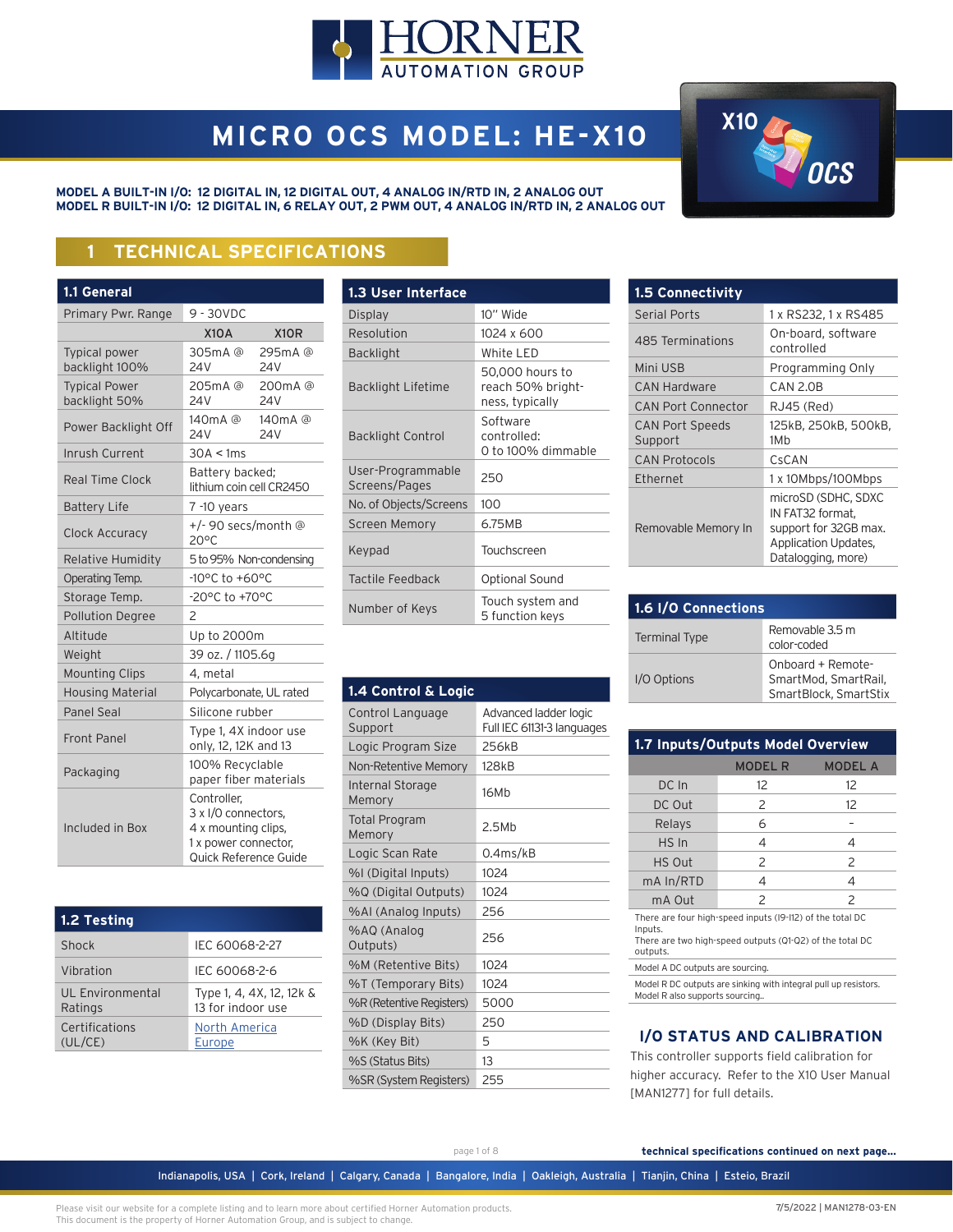

# **technical specifications continued...**

| 1.8 Digital DC Inputs: Models R & A       |                                                                                                        |  |  |
|-------------------------------------------|--------------------------------------------------------------------------------------------------------|--|--|
| Inputs per Module                         | 12 Including 4 Config-<br>urable HSC Inputs                                                            |  |  |
| Commons per Module                        | 1                                                                                                      |  |  |
| Input Voltage Range                       | 12VDC / 24VDC                                                                                          |  |  |
| Absolute Max.<br>Voltage                  | 30VDC Max.                                                                                             |  |  |
| Input Impedance                           | $10k\Omega$                                                                                            |  |  |
| <b>Input Current:</b>                     | <b>Negative</b><br><b>Positive</b><br>Logic<br>Logic                                                   |  |  |
| <b>Upper Threshold</b><br>Lower Threshold | 0.8 <sub>m</sub> A<br>$-1.6mA$<br>0.3 <sub>m</sub> A<br>$-2.1mA$                                       |  |  |
| Min ON Threshold                          | 8VDC                                                                                                   |  |  |
| Max OFF Threshold                         | 3VDC                                                                                                   |  |  |
| OFF to ON Response                        | 0.1 <sub>ms</sub>                                                                                      |  |  |
| ON to OFF Response                        | 0.1 <sub>ms</sub>                                                                                      |  |  |
| Number of High<br><b>Speed Counters</b>   | 4                                                                                                      |  |  |
| Maximum Frequency                         | 500kHz                                                                                                 |  |  |
| <b>Accumulator Size</b>                   | 32-bits each                                                                                           |  |  |
| Modes Supported                           | Totalizer, quadrature, pulse<br>measurement, frequency<br>measurement, set-point<br>controlled outputs |  |  |

| 1.9 Model R: Digital DC Outputs, Sinking,<br><b>Sourcing</b> |                       |                       |  |
|--------------------------------------------------------------|-----------------------|-----------------------|--|
| Outputs per<br>Module                                        | 2 (PWM or HSC)        |                       |  |
| Commons per<br>Module                                        | 1                     |                       |  |
| <b>Type</b>                                                  | Sinking               |                       |  |
| Absolute Max.<br>Voltage                                     | 28VDC                 |                       |  |
| <b>Output Protec-</b><br>tion                                | Short circuit         |                       |  |
| Max. Output per<br>Point: Sinking                            | 0.5A                  |                       |  |
| Max. Output per<br>Point: Sourcing                           | 2.4mA @ 24V           |                       |  |
| Max. Voltage<br>Drop at Rated<br>Current                     | $0.25$ VDC            |                       |  |
| Max Outrush                                                  | 650mA                 |                       |  |
|                                                              | Min                   | <b>Max</b>            |  |
| OFF to ON Time<br>(typical)                                  | $2.2\mu s$            | 2.2µs+ scan time      |  |
| ON to OFF Time<br>(typical)                                  | $13\mu s$             | $13\mu s +$ scan time |  |
| <b>PWM Out</b>                                               | 65kHz                 |                       |  |
| <b>Rise Time</b>                                             | 2.4µs (typical @ 24V) |                       |  |
| <b>Fall Time</b>                                             | 7.5µs (typical @ 24V) |                       |  |

| 1.10 Relay Outputs: Model R                               |                                                |  |
|-----------------------------------------------------------|------------------------------------------------|--|
| Outputs per<br>Module                                     | 6 Relay                                        |  |
| Relay Contact Type                                        | Floating                                       |  |
| Max. Output Cur-<br>rent per Relay                        | 3A @ 60VAC, resistive<br>3A @ 30VDC, resistive |  |
| Max. Total Output<br><b>Current Combined</b><br>Relays    | 5A continuous                                  |  |
| Max. Output<br>Voltage                                    | 3A @ 60VAC, resistive<br>3A @ 30VDC, resistive |  |
| Max. Switched<br>Power                                    | 150W                                           |  |
| Contact Isolation<br>to Ground                            | 1000VAC                                        |  |
| Max. Voltage Drop at<br><b>Rated Current</b>              | 0.5V                                           |  |
| <b>Expected Life (see</b><br>derating chart on<br>page 3) | No Load: 5,000,000<br>Rated Load: 100,000      |  |
| Max. Switching<br>Rate                                    | 300 CPM at no load<br>20 CPM at rated load     |  |
| <b>Type</b>                                               | Mechanical Contact                             |  |
| Response Time                                             | One update per ladder scan<br>plus 10 ms       |  |

| 1.11 Model A: Digital DC Outputs,<br><b>Sourcing</b> |                                              |  |
|------------------------------------------------------|----------------------------------------------|--|
| Outputs per Module                                   | 12 Including 2 Config-<br>urable PWM Outputs |  |
| Commons per Module                                   | $\mathcal{P}$                                |  |
| <b>Type</b>                                          | Sourcing                                     |  |
| Absolute Max. Voltage                                | 28VDC                                        |  |
| <b>Output Protection</b>                             | Short Circuit. Ther-<br>mal, Undervoltage    |  |
| Max. Voltage Drop at<br>Rated Current                | $0.25$ VDC                                   |  |
| Max Output per<br>Doint: Sourcing                    | 0.5A @ 24VDC                                 |  |

| <b>Rated Current</b>              | <u>U.L.JVU</u>       |                        |
|-----------------------------------|----------------------|------------------------|
| Max Output per<br>Point: Sourcing | $0.5A \otimes 24VDC$ |                        |
|                                   | Min                  | Max                    |
| OFF to ON Time<br>(typical)       | 300 <sub>ns</sub>    | $500ns +$<br>scan time |
| ON to OFF Time<br>(typical)       | 300 <sub>ns</sub>    | $475ns +$<br>scan time |
| <b>PWM Out</b>                    | 65kHz                |                        |
| Rise Time                         | 150ns Max            |                        |
| <b>Fall Time</b>                  | 150ns Max            |                        |

| 1.12 Analog Inputs:                                                         | <b>Models R &amp; A</b>                                                      |
|-----------------------------------------------------------------------------|------------------------------------------------------------------------------|
| Number of Channels                                                          | 4                                                                            |
| Input Ranges                                                                | 0-20mA; 4-20mA;<br><b>PT100 RTD</b>                                          |
| RTD Temperature<br>Range                                                    | -58° to 392°F<br>(-50° to 200°C)<br><b>PT100 DIN</b>                         |
| Nominal Resolution                                                          | 12 Bits                                                                      |
| Resolution                                                                  | $0.5$ °C                                                                     |
| Safe Input Voltage<br>Range                                                 | -0.5V to 12V,<br>protection up to 24V                                        |
| Input Impedance<br>(clamped @ -0.5VDC<br>to 12VDC                           | Current Mode: 1000                                                           |
| %ALFull Scale                                                               | 10V, 20mA, 100mV:<br>32,000 full scale<br>RTD: 20 counts/°C                  |
| Max. Over Current                                                           | 25mA                                                                         |
| Max Error at 25°C<br>(excluding Zero)<br>Adjusting Filtering may<br>Tighten | < 1.5% of full scale                                                         |
| Filtering                                                                   | Select filter (0-7) to set<br>1-128 Scan Digital Run-<br>ning Average Filter |

| 1.13 Analog Outputs: Models R & A      |                                                     |
|----------------------------------------|-----------------------------------------------------|
| Number of Channels                     | $\mathcal{P}$                                       |
| <b>Output Ranges</b>                   | $4 - 20mA -$                                        |
| Nominal Resolution                     | 12 Bits                                             |
| Update Rate                            | Once per PLC scan                                   |
| Max. Frror at 25°C<br>(Excluding Zero) | <1.5% of full scale                                 |
| Maximum 20mA<br>Load                   | 5000                                                |
| % AQ Full Scale                        | 32,000                                              |
| Protection                             | Protect against miswire up<br>to 24VDC auto-recover |

Indianapolis, USA | Cork, Ireland | Calgary, Canada | Bangalore, India | Oakleigh, Australia | Tianjin, China | Esteio, Brazil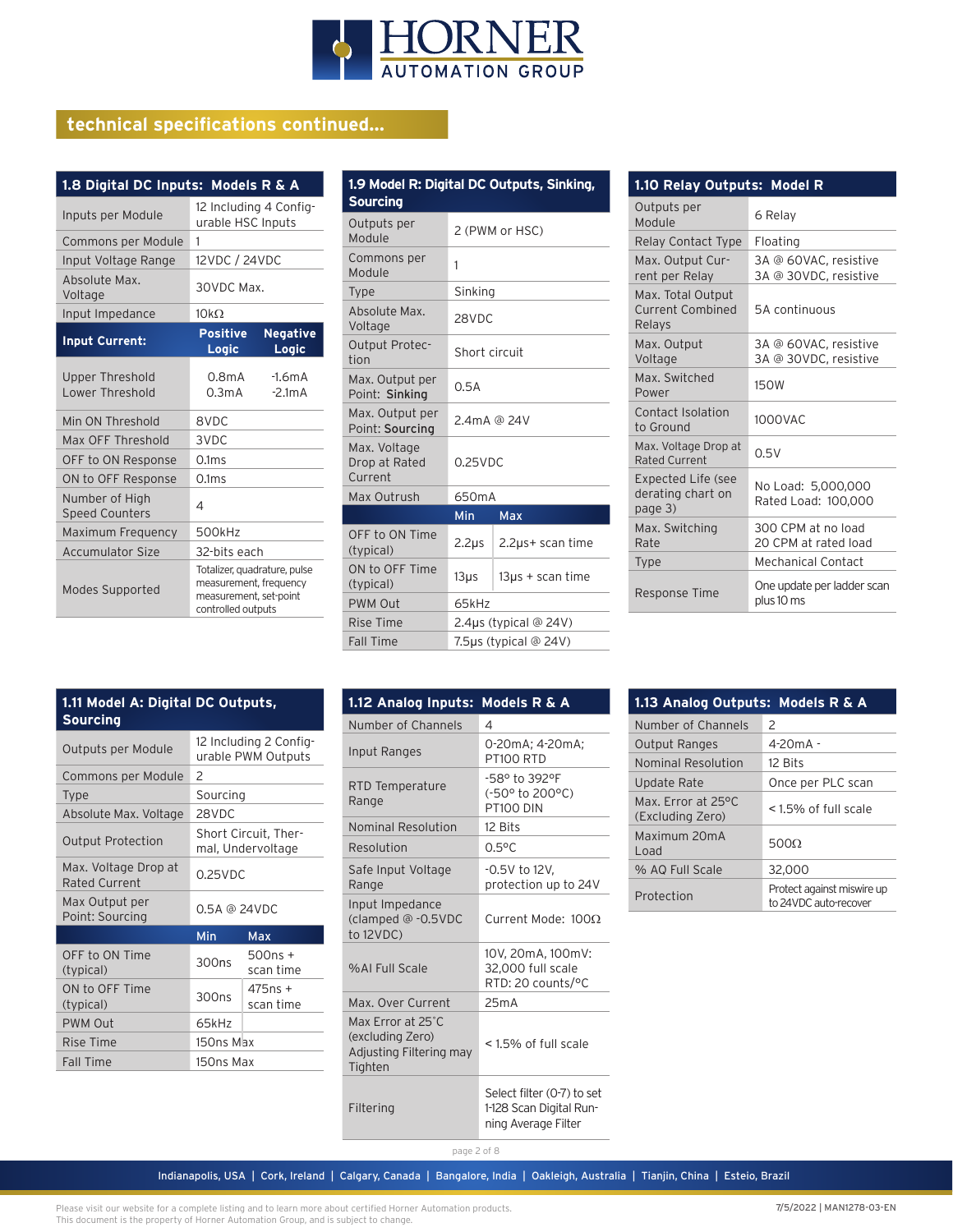

# **2 CONTROLLER OVERVIEW**

#### **2.1 - Port Connectors**

# **1 X10**

- 1. Touch Screen
- 2. High-capacity microSD Slot 3. RS232/RS485 Serial Connector,
- CAN port (via RJ45),
- LAN Port (Ethernet)
- 4. USB Mini-B Port
- 5. Analog I/O, DC Inputs, DC Outputs DC Power

NOTE: See Precaution #12 on p.7 about USB and grounding.



#### **2.2 - Power Wiring**

|  |               |        | <b>Primary Power Port Pins</b> |
|--|---------------|--------|--------------------------------|
|  | <b>PIN</b>    | SIGNAL | <b>DESCRIPTION</b>             |
|  |               | Ground | Frame Ground                   |
|  | $\mathcal{P}$ | $DC-$  | Power Supply Common            |
|  |               | DC+    | Power Supply Voltage           |

#### DC Input / Frame

Solid/Stranded Wire: 12-24 awg (2.5-0.2mm). Strip Length: 0.28" (7mm). Torque Rating: 4.5 – 7 in-lbs (0.50 – 0.78 Nm). DC- is internally connected to I/O V-. A Class 2 power supply must be used to meet UL requirements.

#### POWER UP

1. Attach included ferrite core\* with a minimum of two turns of the DC+ and DC- signals from the DC supply that is powering the controllers.



2. Connect to Earth ground.

3. Apply the recommended power.

## **3 WIRING: INPUTS AND OUTPUTS**

#### **3.1 - Digital Inputs**



Digital inputs may be wired in either a Positive Logic or Negative Logic fashion as shown. The setting in the Cscape Hardware Configuration for the Digital Inputs must match the wiring used in order for the correct input states to be registered.

#### **3.2 - Relay Life Expectancy**

|                      | <b>Micro OCS Relay Lif eExpectancy</b> |
|----------------------|----------------------------------------|
| Mechanical Endurance | 10,000,000 ops Min. (no load)          |
| Electrical Endurance | 100,000 ops Min. (rated load)          |

#### **3.3 - Analog Inputs Information**

Raw input values are found in the registers as Integer-type data with a range from 0 – 32000.

Analog inputs may be filtered digitally with the Filter Constant found in the Cscape Hardware Configuration for Analog Inputs. Valid filter values are 0 – 7 and act according to the following chart.



|                | <b>Data Values</b>       |
|----------------|--------------------------|
| INPUT MODE:    | DATA FORMAT, 12-bit INT: |
| 0-20mA, 4-20mA | 0-32000                  |
| RTD.           | 20 Counts/ °C            |

page 3 of 8 **wiring: I-O continued on next page...**

Indianapolis, USA | Cork, Ireland | Calgary, Canada | Bangalore, India | Oakleigh, Australia | Tianjin, China | Esteio, Brazil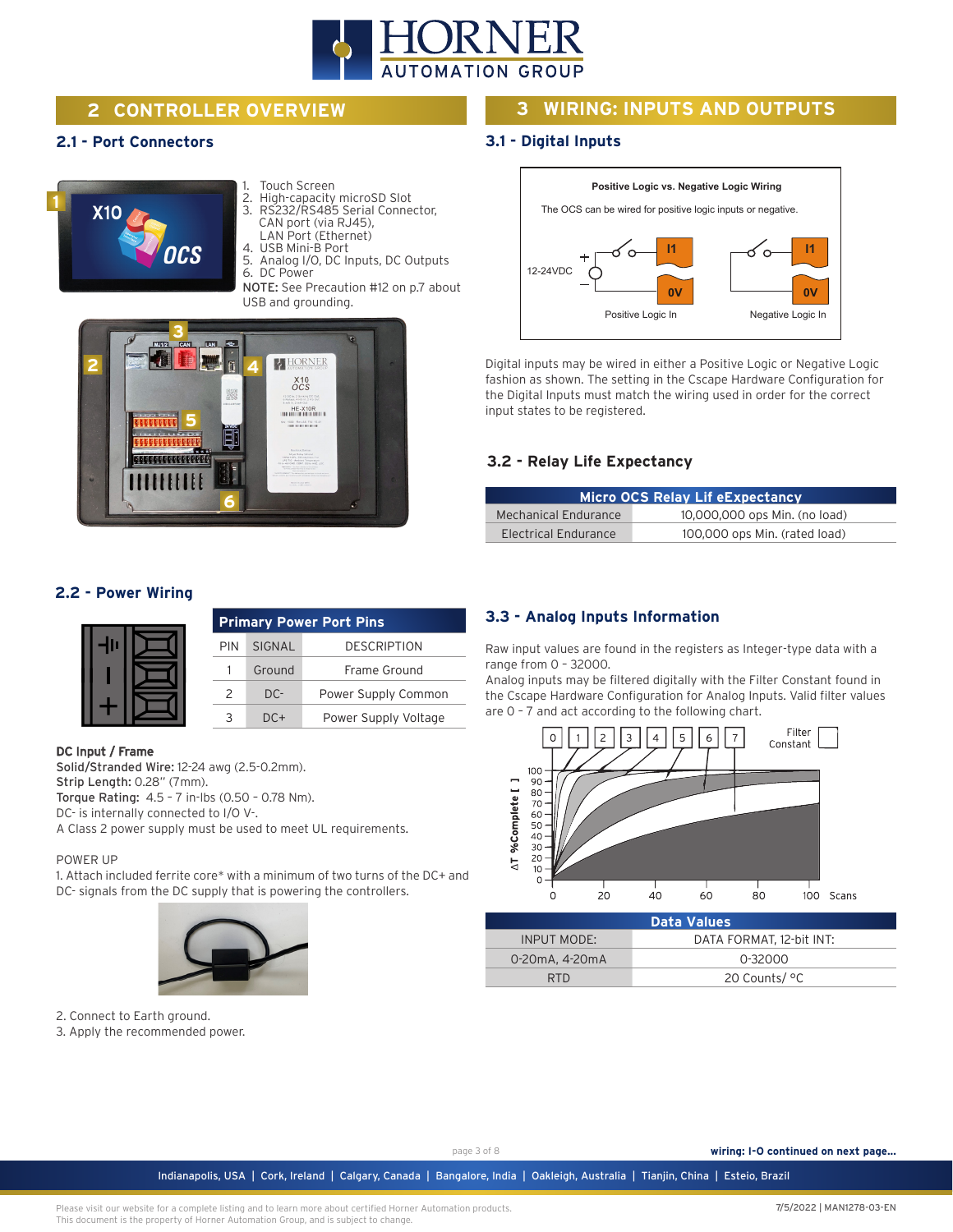

# **wiring: I-O continued...**

#### **3.4 - Connector Wiring**

#### **J1 Wiring: Model A - Digital Out**

|    | <b>POSITION/PIN</b> | <b>DIGITAL</b><br><b>MODEL</b> |
|----|---------------------|--------------------------------|
| 1  | Q1 (%Q1)            | Dig. Out 1<br>(PWM)            |
| 2  | Q2(%Q2)             | Dig. Out 2<br>(PWM)            |
| 3  | Q3(%Q3)             | Dig. Out. 3                    |
| 4  | Q4 (%Q4)            | Dig Out. 4                     |
| 5  | $V +$               | Fxternal V+                    |
| 6  | C                   | Common                         |
| 7  | Q5 (%Q5)            | Dig Out. 5                     |
| 8  | Q6 (%Q6)            | Dig Out. 6                     |
| 9  | Q7 (%Q7)            | Dig Out. 7                     |
| 10 | Q8 (%Q8)            | Dig Out. 8                     |
| 11 | Q9 (%Q9)            | Dig Out. 9                     |
| 12 | Q10 (%Q10)          | Dig Out. 10                    |
| 13 | Q11 (%Q11)          | Dig Out.11                     |
| 14 | Q12 (%Q12)          | Dig Out. 12                    |
| 15 | $V +$               | External V<br>2 +              |
| 16 | $\subset$           | Common                         |

| g                       | LOAD     |
|-------------------------|----------|
| සි                      | LOAD     |
|                         |          |
| සි                      | LOAD     |
| B                       | LOAD     |
| $\leq$                  | $\pm$ c  |
|                         |          |
| $\overline{\Omega}$     |          |
| සි                      | LOAD     |
|                         |          |
| ළ                       | LOAD     |
| Q                       | LOAD     |
| 80                      | LOAD     |
|                         |          |
| $\overline{\mathbb{S}}$ | LOAD     |
| 92                      | LOAD     |
| Q                       |          |
|                         | LOAD     |
| <b>G</b>                | LOAD     |
| ≨                       | <u>+</u> |
|                         |          |
| $\overline{\Omega}$     |          |
|                         |          |

NOTE: Internal 10kΩ resistors between: V+ and Q1; V+ and Q2

### **J1 Wiring: Model R - Relay and Digital Out**

|    | <b>POSITION/PIN</b> | <b>DIGITAL MODEL</b> |
|----|---------------------|----------------------|
| 1  | R1                  | Relay 1 N.O.         |
| 2  | C <sub>1</sub>      | Relay 1 C            |
| 3  | R <sub>2</sub>      | Relay 2 N.O.         |
| 4  | C <sub>2</sub>      | Relay 2 C            |
| 5  | R3                  | Relay 3 N.O.         |
| 6  | C <sub>3</sub>      | Relay 3 C            |
| 7  | R4                  | Relay 4 N.O.         |
| 8  | C <sub>4</sub>      | Relay 4 C            |
| 9  | R5                  | Relay 5 N.O.         |
| 10 | C <sub>5</sub>      | Relay 5 C            |
| 11 | R <sub>6</sub>      | Relay 6 N.O.         |
| 12 | C6                  | Relay 6 C            |
| 13 | Q <sub>1</sub>      | Output 1             |
| 14 | Q <sub>2</sub>      | Output 2             |
| 15 | $V +$               | External V+          |
| 16 | C                   | Common               |



NOTE: Internal 10kΩ resistors between: V+ and Q1; V+ and Q2

#### **J2 Wiring - Model R & Model A - Digital Input**

#### **Sourcing & Sinking Wiring on Model R**

Model R: Sourcing Outputs [2.4mA @ 24V]



#### Model R: Sinking Outputs [Outputs can sink 500mA]





#### **Inserting and Removing Connectors:**

To Insert: Using a small screwdriver, firmly press on connector on one end and then the other until connector clicks into place. Ensure connector is firmly seated. To Remove: Use a small screwdriver on each side of connector to gently pry up the connector.

page 4 of 8 **wiring: I-O continued on next page...**

Indianapolis, USA | Cork, Ireland | Calgary, Canada | Bangalore, India | Oakleigh, Australia | Tianjin, China | Esteio, Brazil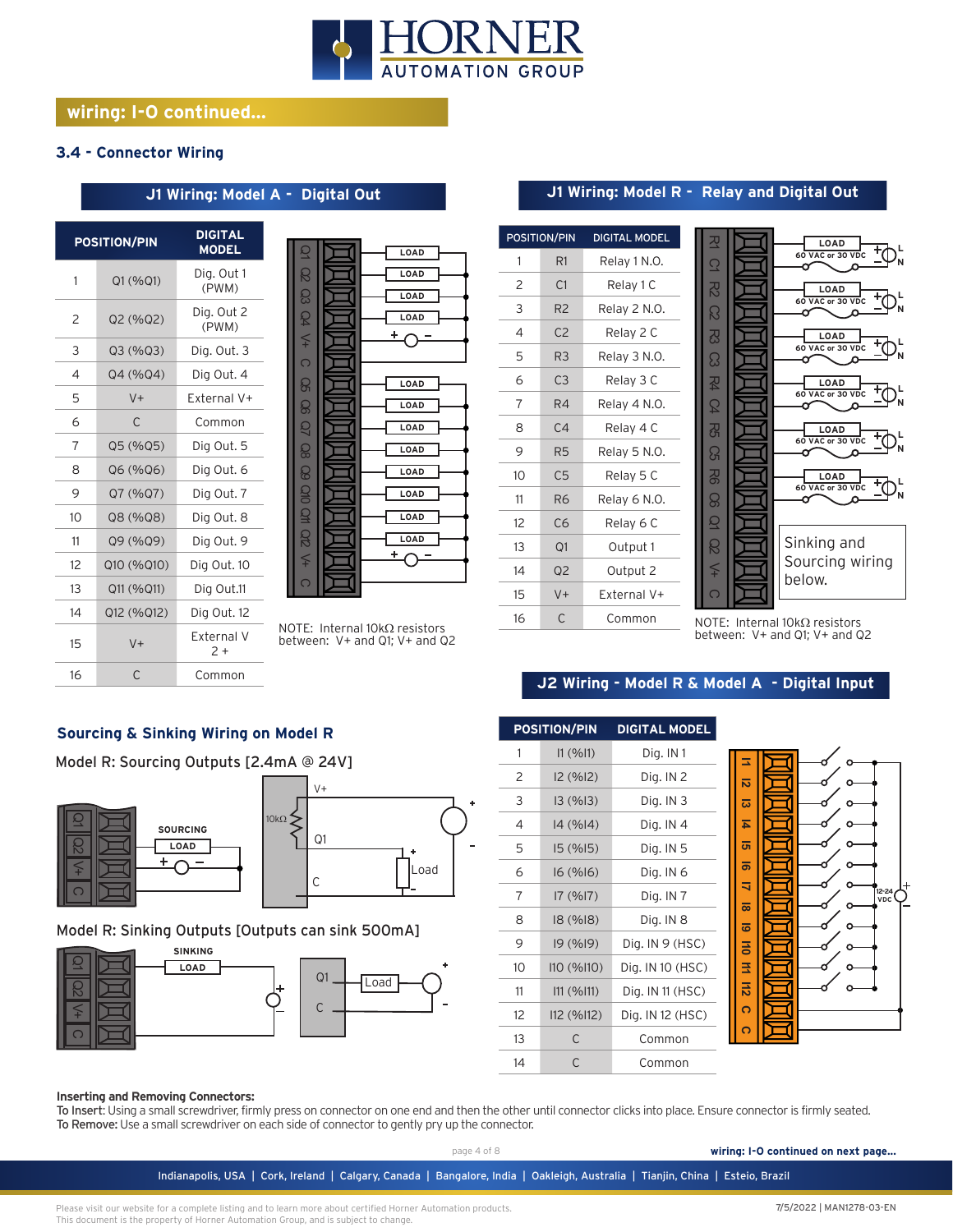

**4 x 4 - 20mA Input / 4-20mA Output** 

# **wiring: I-O continued...**

### **3.6 - J3 Wiring - Models A & R**

| <b>PIN</b> | Wire                        |
|------------|-----------------------------|
| 1          | AI1 (%AI1)                  |
| 2          | R <sub>1</sub> + (%AI1)     |
| 3          | AI2 (%AI2)                  |
| 4          | R2+ (%Al1)                  |
| 5          | AI3<br>(AI3/%AQ1)           |
| 6          | R3+ or A01<br>$(A13/\%AO1)$ |
| 7          | AI4 (AI4/%AQ2)              |
| 8          | R4+ or AQ2<br>(Al4/%AQ2)    |
| 9          | C                           |
|            |                             |



If AQ1 is used, RTD3 is unavailable. If AQ2 is used, RTD4 is unavailable.

| <b>PIN</b> | Wire                         | <b>Connection</b>     |
|------------|------------------------------|-----------------------|
| 1          | AI1 (%AI1)                   | <b>RTD Sense</b>      |
| 2          | R1+ (%Al1)                   | <b>RTD Excitation</b> |
| 3          | AI2 (%AI2)                   | <b>RTD Sense</b>      |
| 4          | R2+ (%AI2)                   | <b>RTD Excitation</b> |
| 5          | AI3 (AI3/%AQ1) No Connection |                       |
| 6          | R3+ or A01<br>(AI3/%AQ1)     | mA Output             |
| 7          | AI4 (AI4/%AQ2)               | <b>No Connection</b>  |
| 8          | R4+ or AQ2<br>$(A 4/\%AO2)$  | mA Output             |
| 9          | C                            | Common                |

# **RTD: 2 x 3 - Wire RTD & 2 x 4-20mA Output**



#### **Ex: Universal Input Wiring Schematic**

20mA Analog In - Not Self Powered











page 5 of 8

Indianapolis, USA | Cork, Ireland | Calgary, Canada | Bangalore, India | Oakleigh, Australia | Tianjin, China | Esteio, Brazil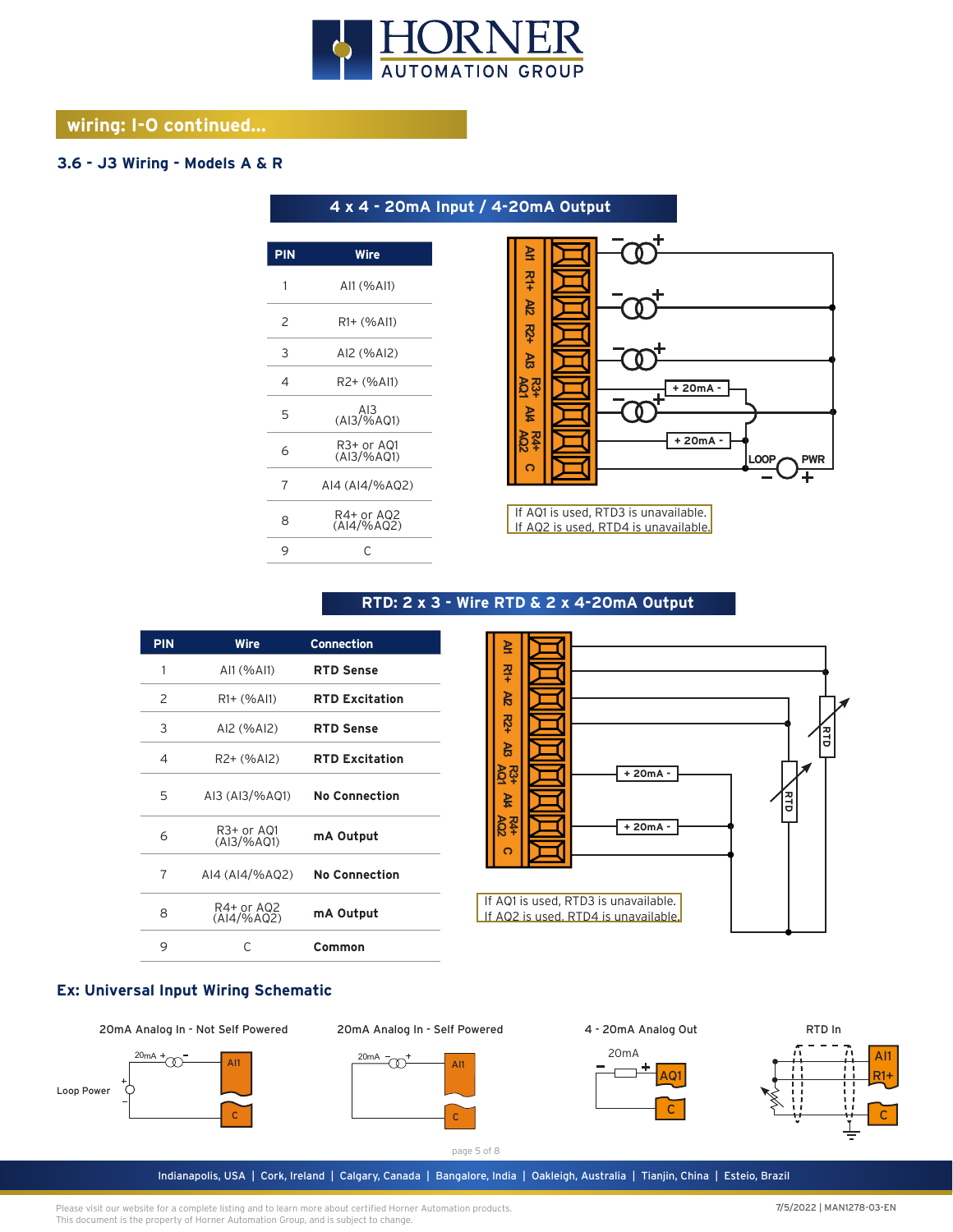

# **wiring: I-O continued...**

#### **RTD: 4 x 2 - Wire RTD Connection**

| <b>PIN</b>     | Wire                         | <b>Connection</b>     |
|----------------|------------------------------|-----------------------|
| 1              | AI1 (%AI1)                   | <b>RTD Sense</b>      |
| 2              | $R1 + (%A11)$                | <b>RTD Excitation</b> |
| 3              | AI2 (%AI2)                   | <b>RTD Sense</b>      |
| 4              | R2+ (%Al1)                   | <b>RTD Excitation</b> |
| 5              | AI3<br>(AI3/%A01)            | <b>RTD Sense</b>      |
| 6              | R3+ or A01<br>$(A13/\% AQ1)$ | <b>RTD Excitation</b> |
| $\overline{7}$ | AI4 (AI4/%AQ2)               | <b>RTD Sense</b>      |
| 8              | R4+ or AQ2<br>$(A 4/\%AO2)$  | <b>RTD Excitation</b> |
| 9              | C                            | Common                |



#### **RTD: 4 x 3 - Wire RTD Connection**

| <b>PIN</b>     | <b>Wire</b>                                           | <b>Connection</b>     |
|----------------|-------------------------------------------------------|-----------------------|
|                | AI1 (%AI1)                                            | <b>RTD Sense</b>      |
| 2              | $R1 + (%Al1)$                                         | <b>RTD Excitation</b> |
| 3              | AI2 (%AI2)                                            | <b>RTD Sense</b>      |
| $\overline{4}$ | R2+ (%Al1)                                            | <b>RTD Excitation</b> |
| 5              | AI3<br>(AI3/%AQ1)                                     | <b>RTD Sense</b>      |
| 6              | R <sub>3</sub> + or AQ <sub>1</sub><br>$(A13/\% AQ1)$ | <b>RTD Excitation</b> |
| $\overline{7}$ | AI4 (AI4/%AQ2)                                        | <b>RTD Sense</b>      |
| 8              | R4+ or AQ2<br>(AI4/%AQ2)                              | <b>RTD Excitation</b> |
| 9              | C                                                     | Common                |

#### **Inserting and Removing Connectors:**

To Insert: Using a small screwdriver, firmly press on connector on one end and then the other until connector clicks into place. Ensure connector is firmly seated. To Remove: Use a small screwdriver on each side of connector to gently pry up the connector.

#### **3.7 - Ex: Universal Input Wiring Schematic**



20mA Analog In - Self Powered







page 6 of 8

Indianapolis, USA | Cork, Ireland | Calgary, Canada | Bangalore, India | Oakleigh, Australia | Tianjin, China | Esteio, Brazil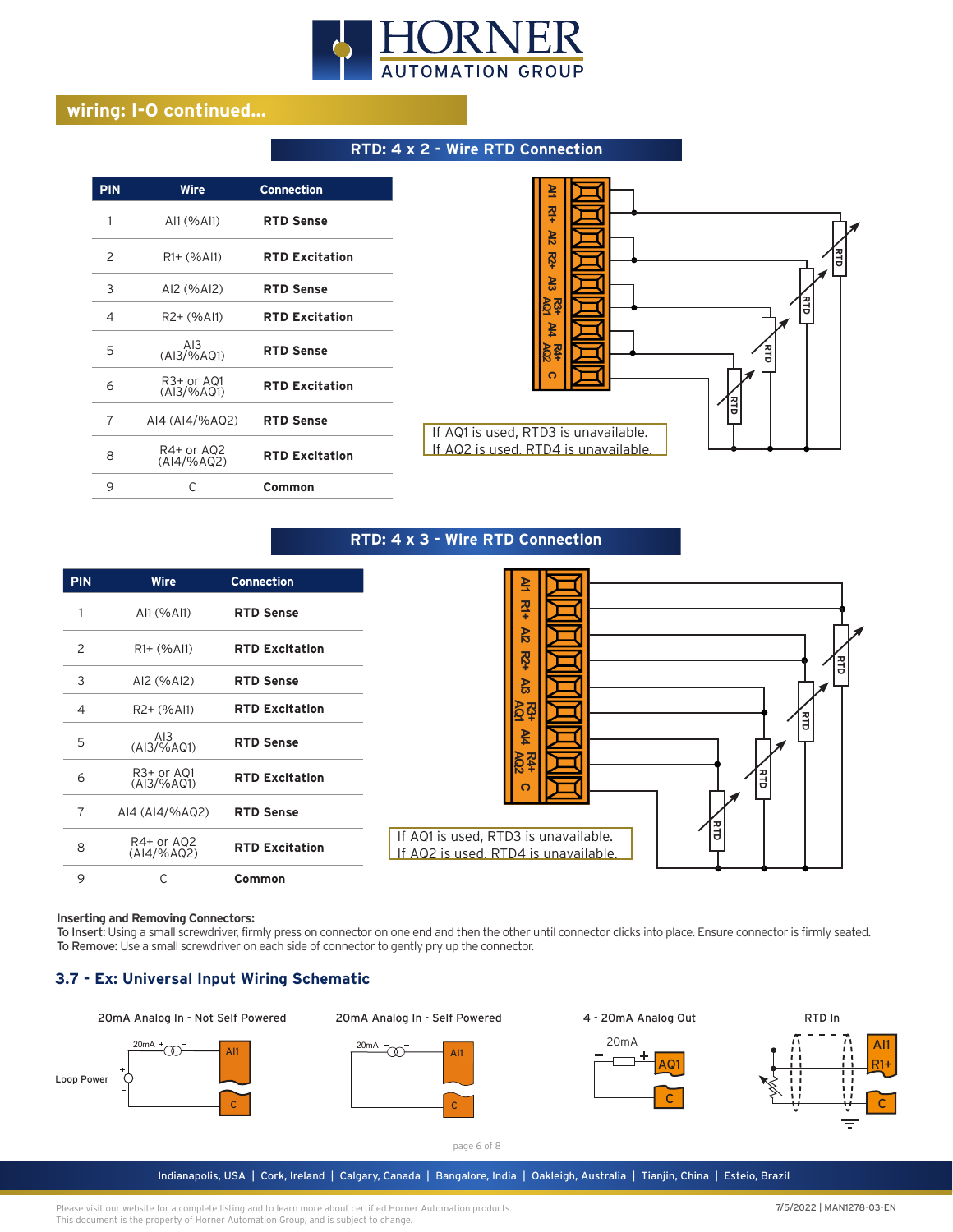

# **4 COMMUNICATIONS**

#### **4.1 - CAN Communications**



**CAN -** Modular jack (8 posn RJ45)

|     | <b>CAN Pin Assignments</b> |  |  |  |
|-----|----------------------------|--|--|--|
| PIN | <b>SIGNAL</b>              |  |  |  |
| 8   | No Connection              |  |  |  |
| 7   | Ground                     |  |  |  |
| 6   | Shield                     |  |  |  |
| 5   | No Connection              |  |  |  |
| 4   | No Connection              |  |  |  |
| 3   | Ground                     |  |  |  |
| 2   | CAN Data Low               |  |  |  |
| 1   | CAN Data High              |  |  |  |

The CAN port is provided via the single 8-position modular jack labeled "CAN". It may be used to communicate with other OCS products using Horner's CsCAN protocol. Additionally, remote expansion I/O such as SmartRail, SmartBlock, and SmartStix may be implemented using the CsCAN protocol.

Termination for the CAN port may be enabled from the System Menu or System Register. This should only occur if the X10 is at either end of the CAN network. Only the two devices on either end of the CAN network should be terminated.

#### **4.2 -Serial Communications**

|                                       | <b>MJ1 &amp; MJ2 PINS</b> |                |                  |
|---------------------------------------|---------------------------|----------------|------------------|
| -8                                    | PIN                       | SIGNAL         | <b>DIRECTION</b> |
|                                       | 8                         | <b>TXD</b>     | OUT              |
|                                       | 7                         | <b>RXD</b>     | IN               |
|                                       | 6                         | O <sub>V</sub> | Common           |
| <b>MJ1:</b> RS-232 w/full handshaking | 5                         | +5V @ 60mA     | OUT              |
| MJ2: RS-485 half-duplex               | 4                         | <b>RTS</b>     | <b>OUT</b>       |
| RS-485 termination and biasing        | 3                         | <b>CTS</b>     | IN               |
| via System Menu or System<br>Register | $\overline{c}$            | $RX$ -/TX-     | <b>IN/OUT</b>    |
|                                       |                           | $RX+/TX+$      | <b>IN/OUT</b>    |

Attach optional ferrite core with a minimum of two turns of serial cable. See Accessories for more details. See Accessories on page 7.

#### **4.3 - Ethernet Communications**



**B**  $\begin{bmatrix} -8 \\ -1 \end{bmatrix}$  Indicator via the single 8-position modular jack | **Indicator** Modbus Slave, Ethernet / IP, FTP (File 10/100 Ethernet port with automatic MDI-X (crossover detection) is provided labeled "LAN". Several features are available for use over Ethernet: ICMP (Ping), EGD (Ethernet Global Data), Server), and ASCII over TCP/ IP.

Ethernet configuration is done via the Cscape Hardware Configuration, though temporary Ethernet configuration may be done through the System Menu directly on the X10.

For more information on the Ethernet, available features and protocols, refer to the Ethernet Supplement document (SUP0740).

page 7 of 8

Both X10 models feature built-in I/O. The I/O is mapped into OCS Register space, in three separate areas – Digital/Analog I/O, High-Speed

Counter I/O, and High-speed Output I/O. Digital and analog I/O location is fixed starting at 1, but the high-speed counter and high-speed output references may be mapped to any open register location.

**5 BUILT-IN I/O: MODELS A & R**

| <b>FIXED ADDRESS</b> | <b>I/O FUNCTION</b>    | <b>MODEL R</b> | <b>MODEL A</b> |
|----------------------|------------------------|----------------|----------------|
|                      | Digital Inputs         | $1-12$         | $1-12$         |
| %                    | Reserved               | $13 - 32$      | $13 - 32$      |
| %0                   | <b>Digital Outputs</b> | $1-2$          | $1-12$         |
|                      | <b>Relay Outputs</b>   | $3 - 8$        | $-1$           |
|                      | Reserved               | $9 - 24$       | $13 - 24$      |
| %A                   | Analog Inputs          | $1 - 4$        | $1 - 4$        |
|                      | Reserved               | $5-12$         | $5-12$         |
| %AQ                  | Analog Outputs         | $1-2$          | $1-2$          |
|                      | Reserved               | $3-16$         | $3-16$         |

# **6 BATTERY MAINTENANCE**

The X10 uses a replaceable non-rechargeable 3V lithium coin-cell battery (CR2450) to run the Real-Time Clock and to maintain the retained register values. This battery is designed to maintain the clock and memory for 7-10 years. Please reference MAN1277 for instructions on how to replace the battery.